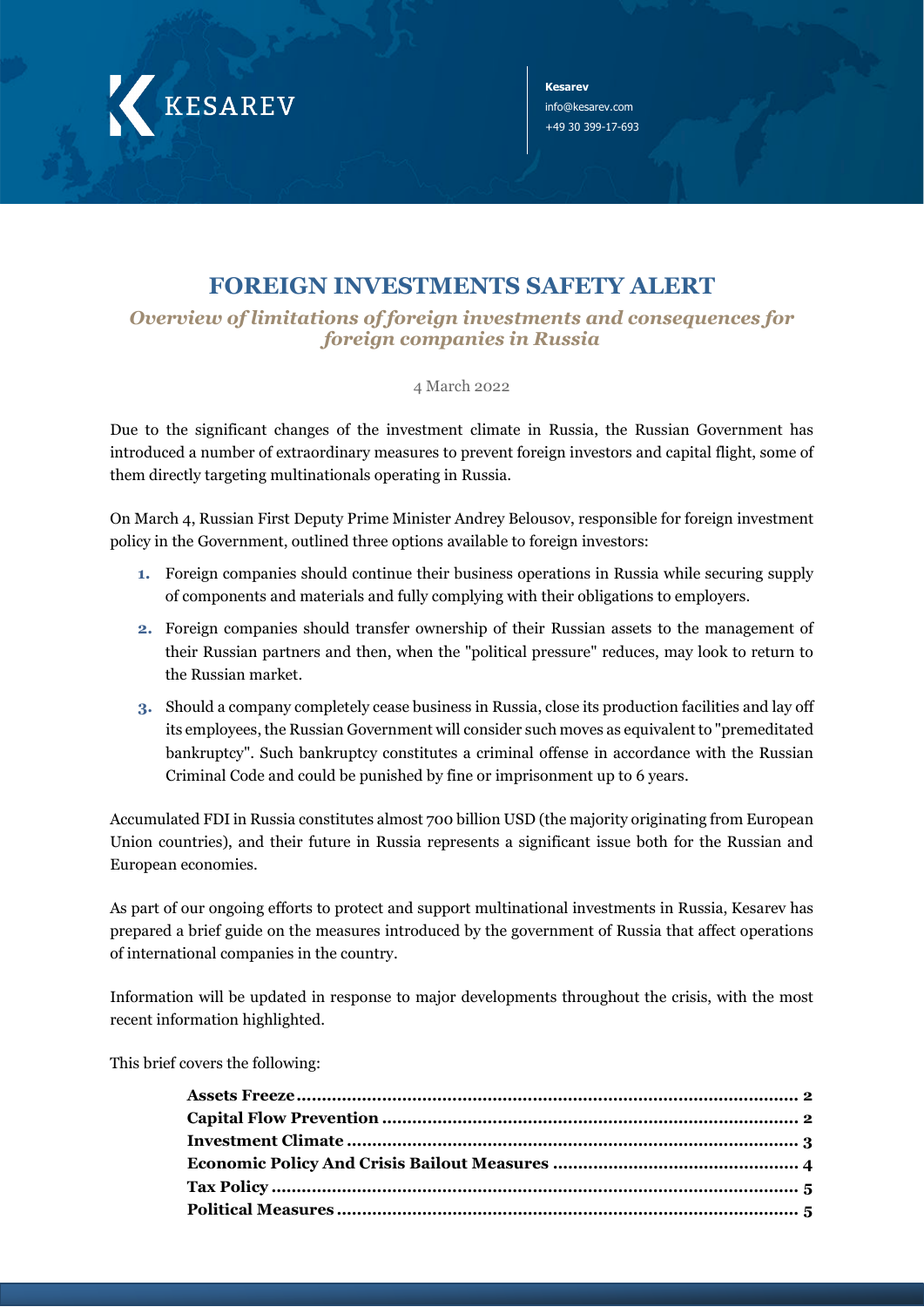### <span id="page-1-0"></span>Assets Freeze

In late February - early March, the Central Bank of Russia banned Russian brokers from fulfilling orders from foreign residents to sell shares of Russian companies. Additionally, foreign individuals and legal entities are prohibited from accruing coupons and dividends of Russian issuers.

A number of restrictions have also been imposed by President Putin'[s decrees,](http://kremlin.ru/events/president/news/67886) in particular:

- A ban on the withdrawal of currency by residents of the Russian Federation in favour of nonresidents under loan agreements.
- A ban on the export of cash from Russia in excess of the equivalent of \$10,000.

These measures are directed not so much against foreign holders of Russian stocks and bonds, but rather to maintain the value of securities of Russian issuers at the time of greatest volatility and support of the ruble.

Over the week, the discussion about a possibility to freeze or even confiscate the Russian assets of companies from the US and EU jurisdictions erupted, with a number of opinions from more moderate to more radical stated by various stakeholders:

- On Sunday Feb. 27, former President of Russia and currently Deputy Head of the Security Council Dmitry Medvedev stated that Russian could confiscate and nationalize assets of companies from jurisdictions which imposed sanctions. Probably, Medvedev voiced the most radical scenario among a number of options being considered.
- On March 3, President Putin's press secretary Dmitry Peskov said that the Presidential administration is not considering the possibility of nationalizing assets of Western companies and individuals in response to sanctions against Russia.

A general framework of the Russian approach to foreign investors and their assets in Russia was stated on March 4 by First Deputy PM Andrey Belousov, who outlined three above-mentioned options. Currently, the most radical scenario of "nationalization" and "confiscation" seems to be removed from active discussion and punitive measures will only be considered to the companies which announced decisions to leave the Russian market.

## <span id="page-1-1"></span>Capital Flow Prevention

Measures to prevent capital control and ensure financial stability are among the top priorities for the Government and the Central Bank. The measures in this area are among the first ones being imposed over the crisis period.

On **February 28**, President Putin signed an [executive order](http://publication.pravo.gov.ru/Document/View/0001202202280049) introducing several "response measures" – mainly several capital flow control policies to be enforced since March 1, which will negatively impact Russian investment climate, but may ensure mid-term financial stability, namely: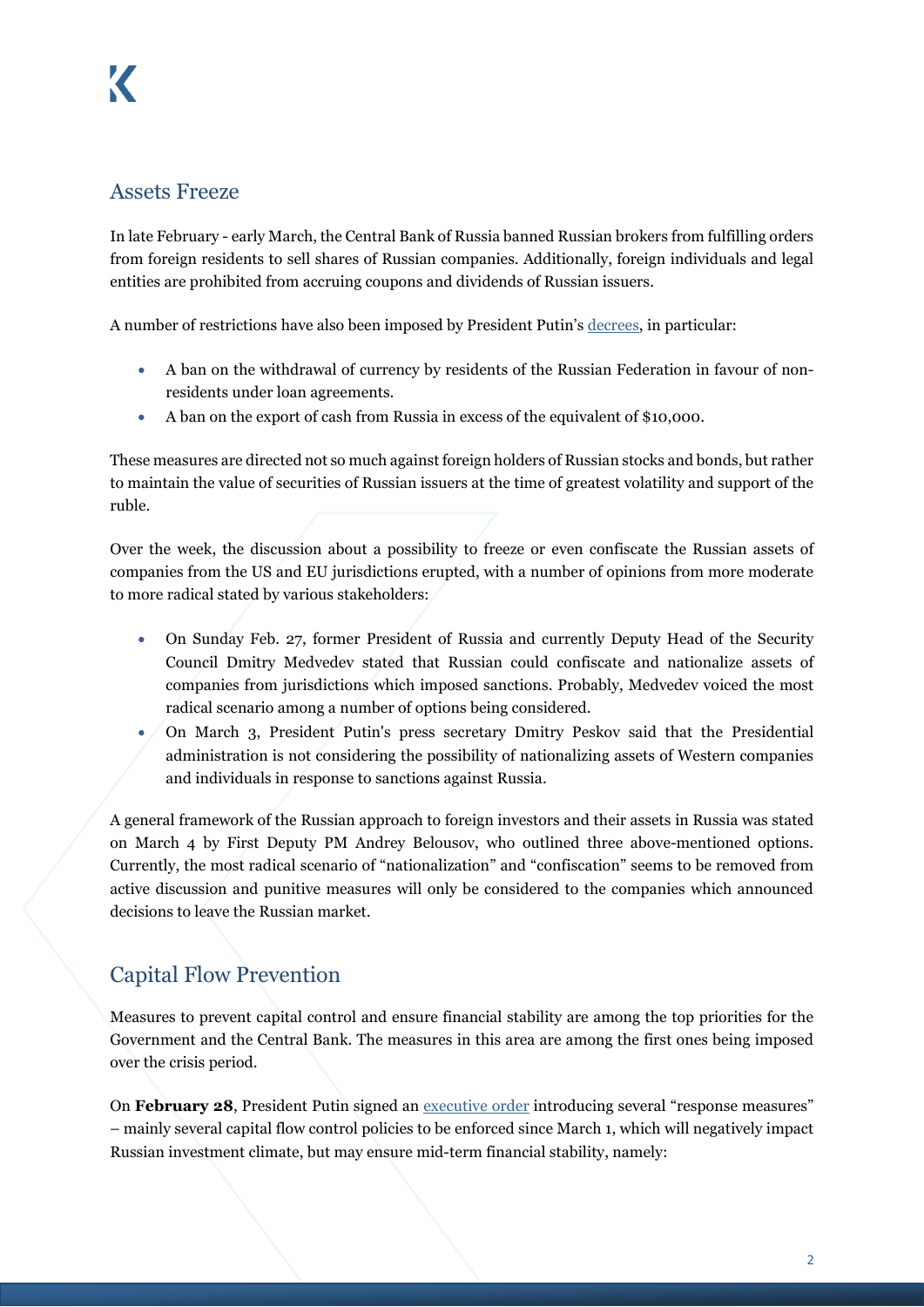- Commitment for Russian resident companies to sell 80% of foreign exchange earnings credited from 1 January 2022.
	- The procedure for selling foreign currency will be established by the Central Bank.
- Prohibition for Russian residents to provide foreign loans in foreign currency and credit foreign currency to bank accounts outside of Russia.
- Prohibition of money transfers without opening an electronic payment account provided by foreign suppliers.

Similar measures were previously established by the directive of the Central Bank, however, from a legal point of view, the Presidential Order makes their implementation imperative.

The Central Bank issued [clarifications](https://cbr.ru/explan/support_measures_fin/) on implementing that order, saying, among other things, that making foreign currency payments from residents to non-residents to pay for goods or services is not prohibited.

On **March 1**, President Putin signed an [order](http://publication.pravo.gov.ru/Document/View/0001202203010083) on additional temporary measures to ensure financial stability of Russia. Key provisions:

- Starting from **March 2**, the following operations of residents with foreign entities linked to "unfriendly states" can be conducted only under a special procedure, i.e., upon a special authorisation: loans and credit operations in roubles, as well as operations with securities and immovable property.
- Starting from March 2, it is prohibited to export foreign currency cash and foreign currency instruments over 10000 USD.

## <span id="page-2-0"></span>Investment climate

Since February 24, a steady trend has formed for America, European and some Japanese companies to exit the Russian market and Russian assets. Number of segments are affected: oil and gas (ExxonMobil, Shell, etc.), automotive (BMW, Volkswagen, Honda, etc.), aviation (Boeing, Airbus, Embraer), technology (Intel, AMD, Dell, Apple, Nokia, TSMC, Siemens, etc.), consumer goods segment (Ikea, H&M, Mango, Nike) and many others. At the moment, it is difficult to estimate the size of the capital's outflow, but it amounts to tens of billions of dollars.

At the same time, we note that on March 3, the South Korean Government announced that it would not stop deliveries of cars and electronics to Russia, since these goods are aimed at the mass segment.

The Coca Cola company, which has production facilities and a distribution network in Russia, as well as the Burger King fast food restaurant chain, have officially announced that they have no intention to leave Russia. The French company Total (which owns 19.4% of Novatek's shares) announced that it would not invest in new projects in Russia but does not have immediate plans to withdraw from existing ones.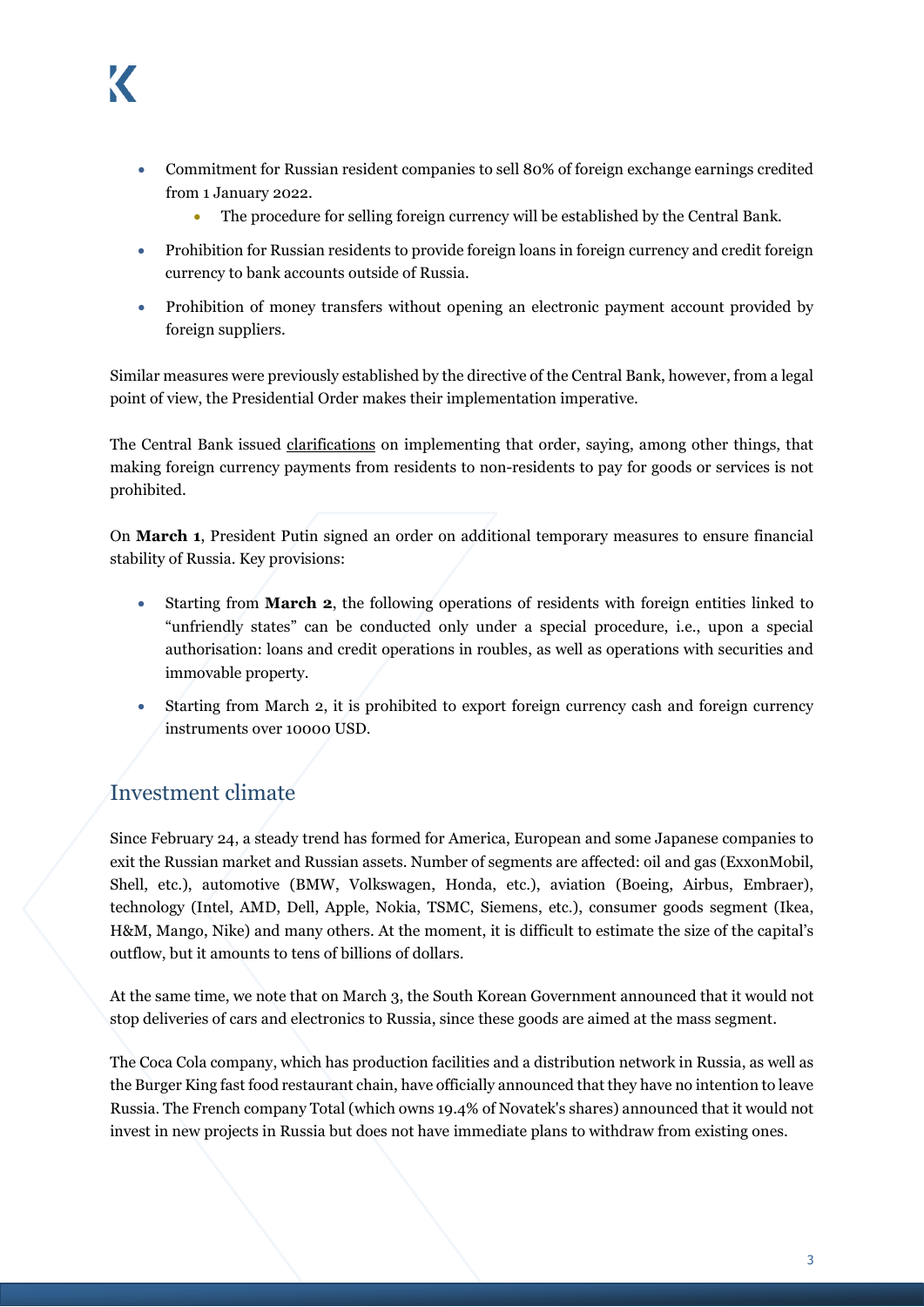## <span id="page-3-0"></span>Economic policy and crisis bailout measures

From late February, along with extraordinary measures in the financial sector, the Government started preparing a package of measures to react to the escalating economic crisis and the US / EU sanctions. Some of these measures represent an economic stimulus while others represent significant risk for foreign investors and represent Russia's reaction to Western sanctions.

On **March 4**, the Federation Council approved an extraordinary legislation to give new powers to the government and change some rules for businesses. Among other things, this includes (mostly for 2022):

The [bill](https://sozd.duma.gov.ru/bill/80712-8) to "improve the mechanisms that ensure sustainable economic development in the face of sanctions pressure from foreign states" presumes the following:

• Most importantly, **the Government is authorized to set a list of products to which IP rights protection cannot be applied**. As it was said at the Federation Council meeting to approve the law, the Federation Council proposed the amendment to differentiate approaches to lifting the IP rights protection depending on the country of company's origin (*there is no final text published yet*).

#### *Economy support measures*

- A possibility of a moratorium on scheduled inspections of SMEs for 2022. Special conditions for conducting state control (oversight) may be introduced by the Government in 2022.
- The Government by a separate legal act may authorize carrying out activities without renewing a license/permit; obtaining licenses/permits and renewing them without obligatory conformity assessment procedures, without paying state fees, without paying for necessary public services; not undergoing conformity assessment procedures for perpetual licenses/permits.

#### *Healthcare sector measures*

- Medical organizations will be able to purchase more products they need according to a simplified procedure (medicines, consumables and medical products).
- Medicines and medical devices that do not have a Russian analogue can be purchased from a single supplier (if the only manufacturer is not from the country that imposed the sanctions).
- A special registration procedure is provided in case of medicines deficit due to economic restrictions imposed by other countries.
- The Government may also ban export of medical devices from Russia, prior imported from the countries that imposed economic restrictions.
- To stimulate medicines and medical devices production in Russia, the Government may approve special procedures for the pharmaceutical activity and production licensing.
- Special procedures may be introduced for conformity assessment with technical regulations.

*The [bill](https://sozd.duma.gov.ru/bill/80713-8) to amend the Tax Code* empowers the Government with granting a deferral for the payment of taxes, social insurance fees, penalties, fines, interest in 2022.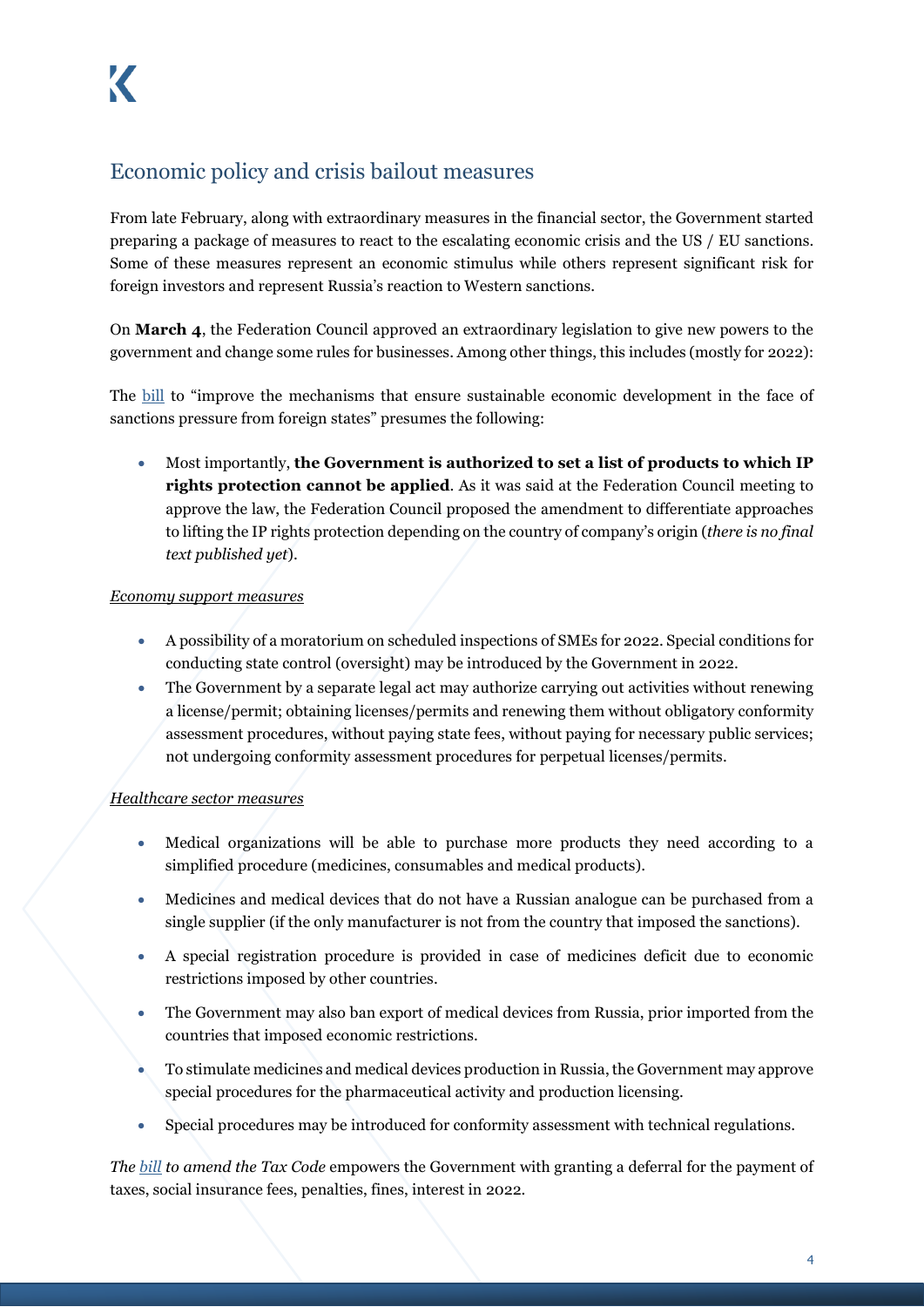The second and third packages with support measures, drafted by the government, may be considered in the parliament on March 10 and 11.

# <span id="page-4-0"></span>Tax Policy

On March 3, a draft law was [submitted](https://sozd.duma.gov.ru/bill/80713-8) to the State Duma (parliament) that gives additional powers to the Government in terms of tax benefits for the whole of 2022:

- Possibility to suspend, cancel or postpone tax audits.
- Extension of deadlines for payment of taxes, fees and insurance premiums.
- Extension of deadlines for payment of advance payments for regional and local taxes.
- Extension of deadlines for reporting to the tax authorities.
- Etc.

### <span id="page-4-1"></span>Political Measures

**On March 1, Prime Minister Mikhail Mishustin made a statement regarding the prospects for the presence of foreign investors in Russia.** He confirmed that the Government "considers foreign businesses as potential partners" and is open to dialogue with constructive investors. "Those who will not curtail their projects will win" in Russia, Mishustin said. Thereby, the Government sends a message that keeping deeply rooted foreign companies in Russia is desirable, especially the companies in the consumer sector (to contain prices and prevent shortages).

Also, the remaining foreign companies will probably be able to rely on state support measures along with Russian businesses (including obtaining preferential loans). A relatively comfortable business can be guaranteed for companies operating in segments outside the focus of the import substitution policy. The main risk for such companies is the need to comply with the sanctions of national Governments against Russia. It should be noted that most of the decisions to withdraw from the Russian market and from Russian assets were not provoked by sanctions by the time and were made under external pressure and in view of the "toxicity" of the Russian market at the moment.

Another direction of counter-activity is limiting any opposition and spread of the information, alternative to the voiced by officials. On March 4, the Federation Council approved the [law](https://sozd.duma.gov.ru/bill/464757-7) on criminal liability for calls for sanctions.

The law establishes responsibility for:

- "calls for the introduction of restrictive measures against the Russian Federation, citizens of the Russian Federation or Russian legal entities" (after bringing to administrative responsibility);
- "public actions aimed at discrediting the use of the Armed Forces of the Russian Federation in order to protect the interests of the Russian Federation and its citizens, to maintain international peace and security" (after bringing to administrative responsibility);
- "public dissemination of deliberately false information about the use of the Armed Forces of the Russian Federation".